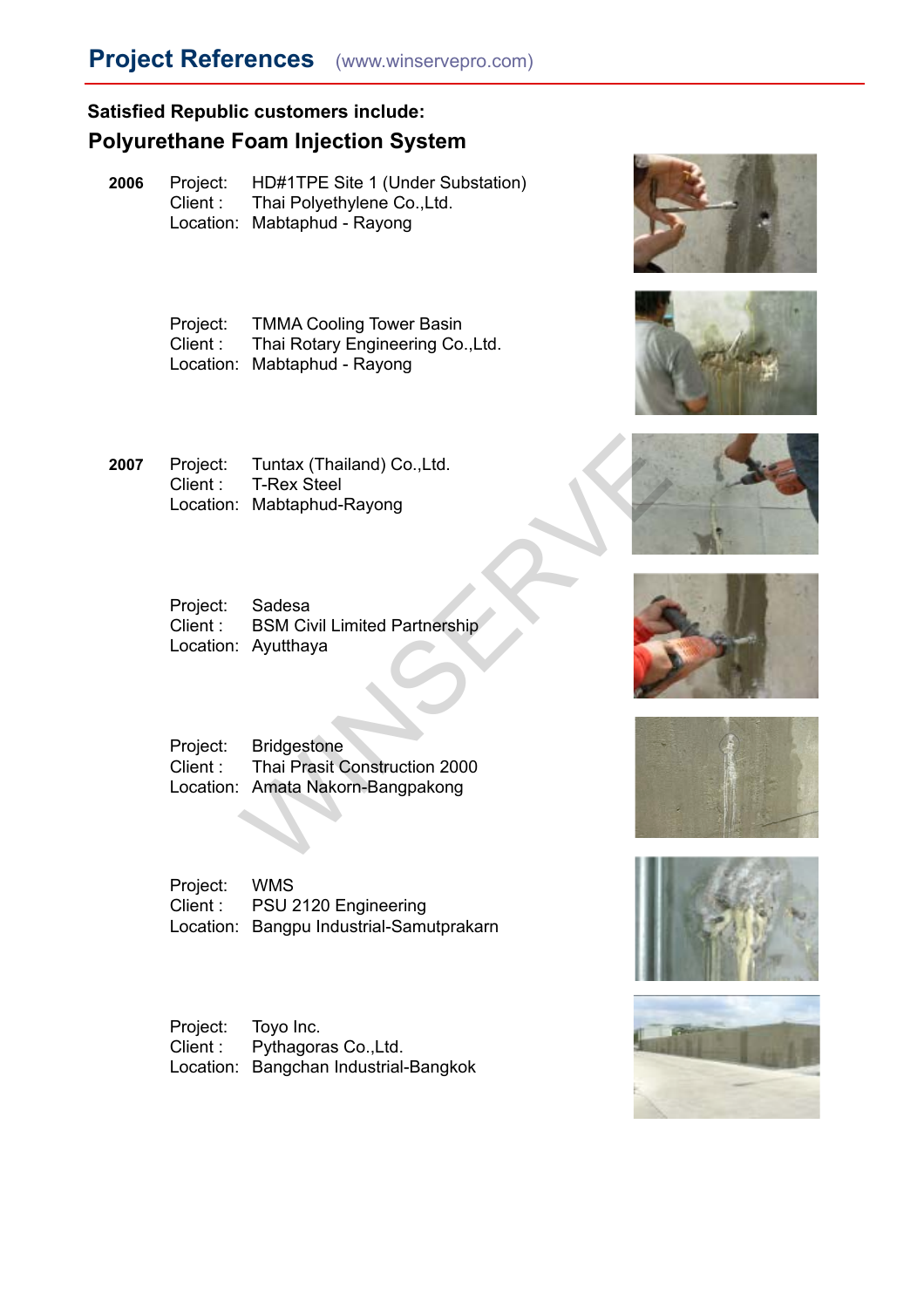**2007** Project: MSAT Client : Thai Nakano Co.,Ltd. Location: Amata Nakorn-Bangpakong

> Project: Elite Kraff Paper Client : Elite Kraff Paper Co.,Ltd. Location: Kabinburi-Sakaw

Project: Vuteq Siam Factory Client : Thai Nakano Co.,Ltd. Location: Amata Nakorn-Bangpakong Vuteq Siam Factory<br>
Thai Nakano Co.,Ltd.<br>
Amata Nakom-Bangpakong<br>
UCC<br>
PSU 2120 Engineering<br>
Amata Nakom-Bangpakong<br>
UCC<br>
JFE Engineering Co.,Ltd.<br>
Amata Nakom-Bangpakong<br>
Nakom-Bangpakong

Project: UCC Client : PSU 2120 Engineering Location: Amata Nakorn-Bangpakong

Project: UCC Client : JFE Engineering Co.,Ltd. Location: Amata Nakorn-Bangpakong

Project: Alnico Engineering Client : Alnico Engineering Limited Location: Rojana Power -Phase 4 / Ayutthaya

**2008** Project: Rohm & Haas Camical (Thailand) Ltd. Client : API Construction Co.,Ltd. Location: Rayong















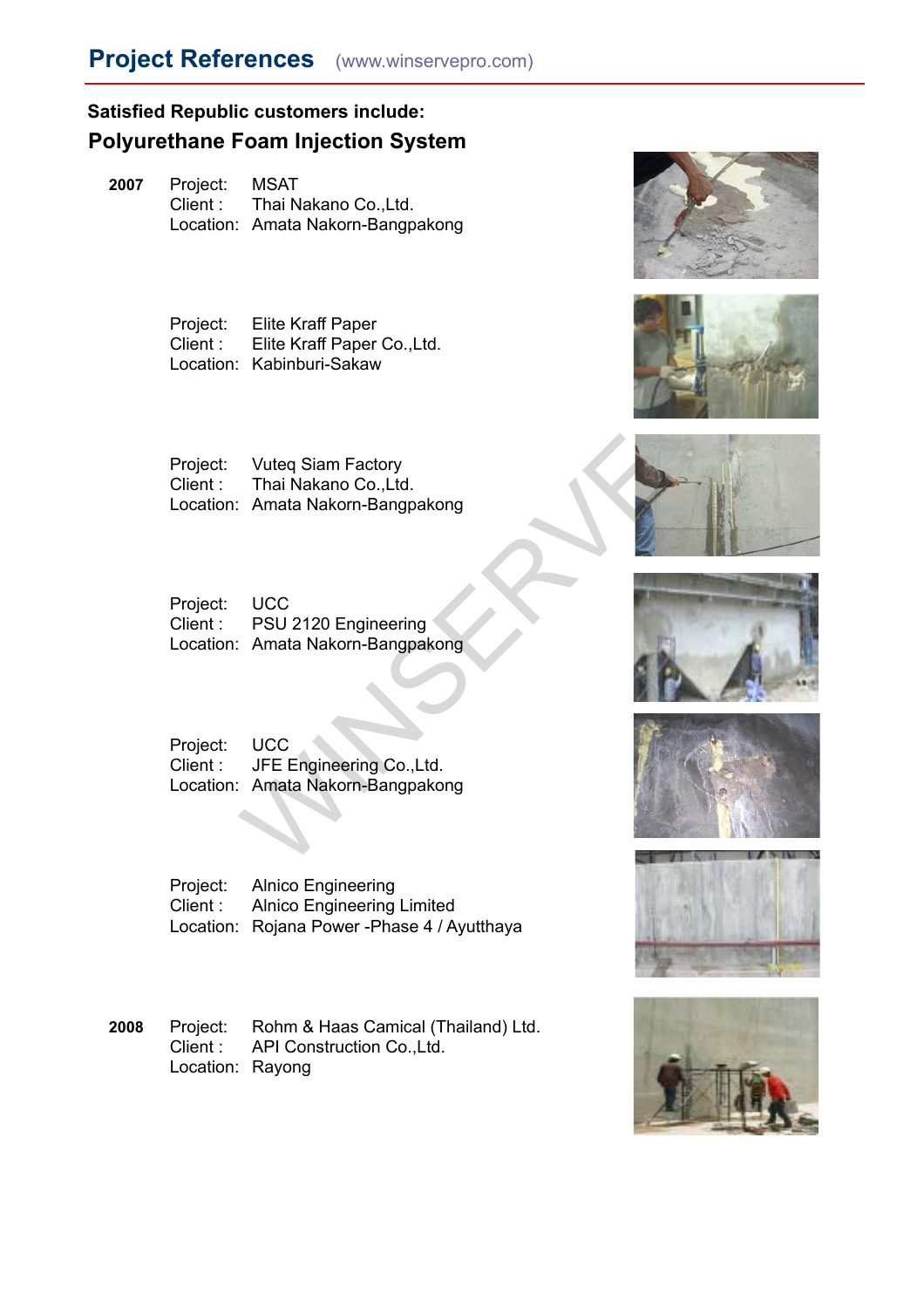## **Project References** (www.winservepro.com)

## **Satisfied Republic customers include: Polyurethane Foam Injection System**

**2008** Project: Kala / Samui Client : Alnico Engineering Limited Location: Lamai Beach-Samui

> Project: HMC Client : Italianthai Development Public Co.,Ltd. Location: Rayong

Project: NNDC Client : Thai Nakano Co.,Ltd. Location: Amata Nakorn-Bangpakong

Project: Sanmigel Client : Kalavan & Associate Ltd,.Part. Location: Amata City - Rayong

Project: ATC Watertank XC-11 Client : Italianthai Development Public Co.,Ltd. Location: Rayong NNDC<br>
Thai Nakano Co.,Ltd.<br>
Amata Nakorn-Bangpakong<br>
Sanmigel<br>
Kalavan & Associate Ltd, Part.<br>
Amata City - Rayong<br>
ATC Watertank XC-11<br>
Italianthai Development Public Co.,Ltd.<br>
Rayong

Project: Bangkok Ranch Client : Building Envelop System Co.,Ltd. Location: Bangkok

Project: Thai Summit Factory Client : Thai Summit Autoparts Industry Co.,Ltd. Location: Bangplee / Samutprakan















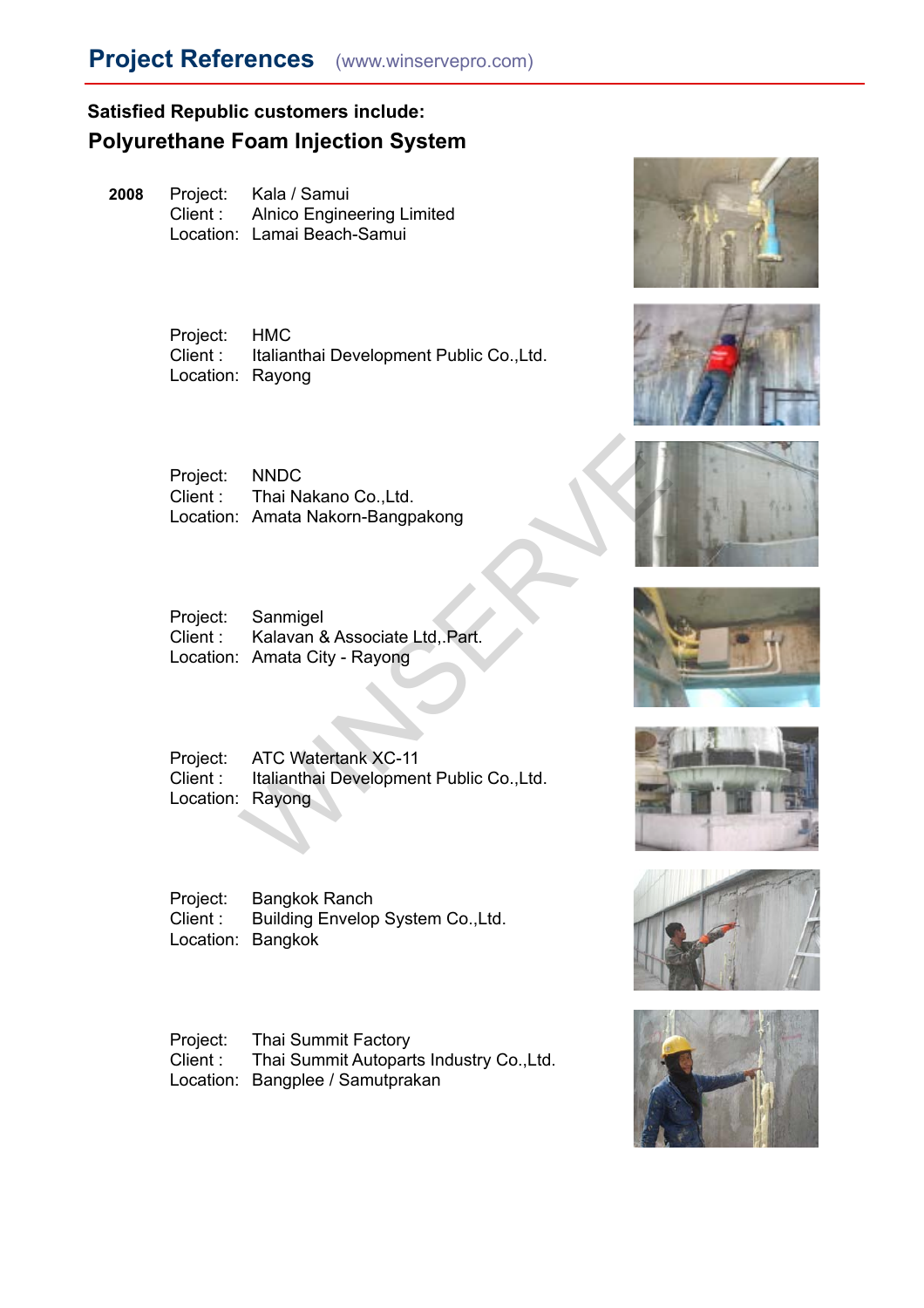**2008** Project: ATC Complex # 2 Site Client : Thai Woo Ree Engineering Co.,Ltd. Location: Rayong

> Project: ATC Watertank XC-13/A/B/C/D Client : Italianthai Development Public Co.,Ltd. Location: Rayong

Project: ATC Watertank XC-20,XC-10 Client : Italianthai Development Public Co.,Ltd. Location: Rayong ATC Watertank XC-20, XC-10<br>
Italianthai Development Public Co., Ltd.<br>
Rayong<br>
Elite Kraff Paper<br>
Elite Kraff Paper<br>
Elite Kraff Paper<br>
Elite Kraff Paper<br>
Click Kabinburi-Sakaw<br>
Kala<br>
Alnico Engineering Limited<br>
Samui - Lam

Project: Elite Kraff Paper Client : Elite Kraff Paper Co.,Ltd. Location: Kabinburi-Sakaw

Project: Kala Client : Alnico Engineering Limited Location: Samui - Lamai Beach / Suratthani

Project: Siam Industrial Wire Factory Client : Tiwa Engineering & Consultants Co.,Ltd. Location: Bankhai / Rayong

**2009** Project: Grand Millennium Sukhumvit Bangkok Client : SCITECH (Thailand) .CO.TH Location: Sukhumvit 21 (Asoke) Road















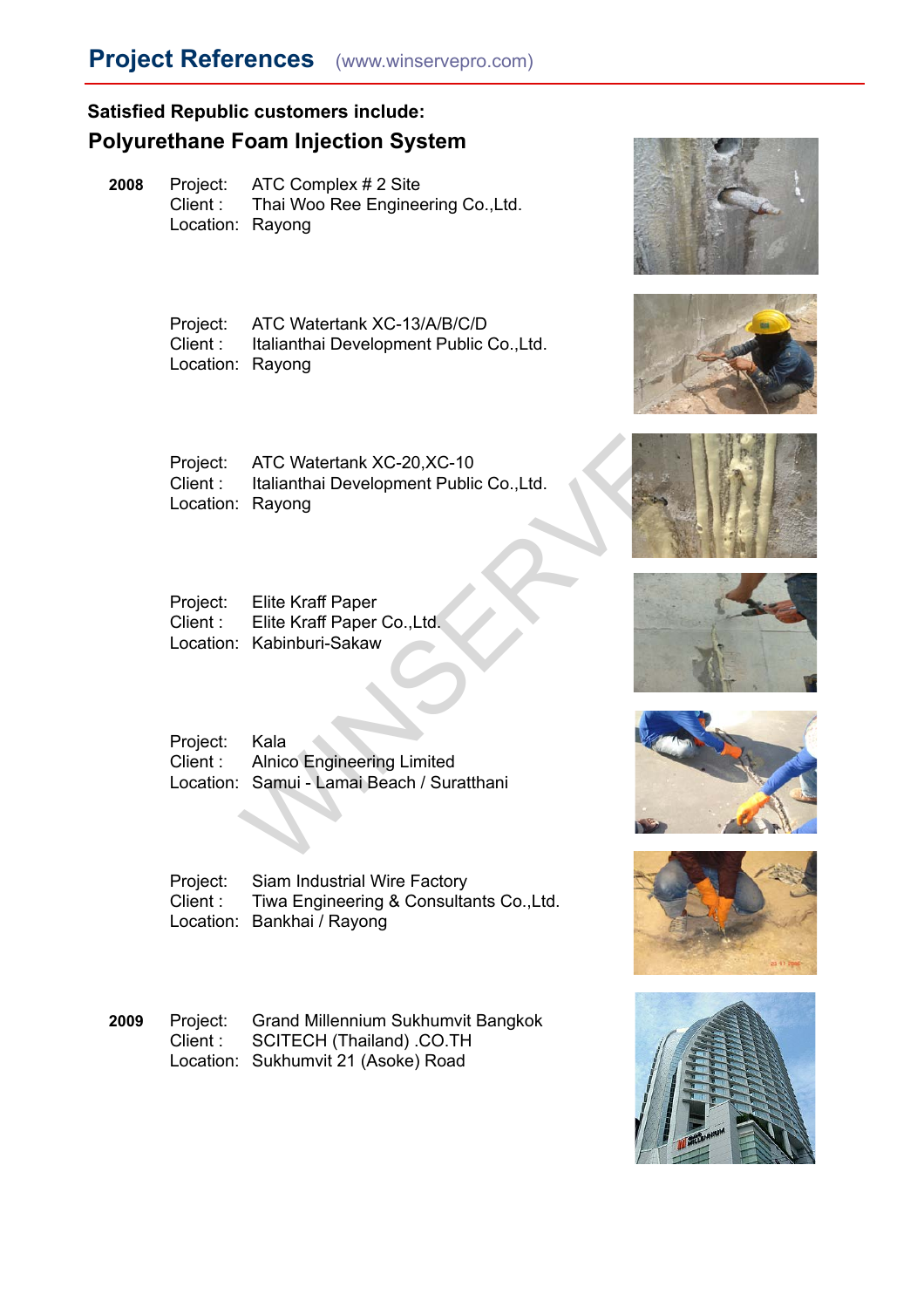

# **Project References** (www.winservepro.com)

## **Satisfied Republic customers include: Polyurethane Foam Injection System**

**2009** Project: Novapark Hotel Client : Ni-Thai Construction Ltd.,Part. Location: Pattaya / Chonburi

> Project: CPF Factory (KM.2.5) Client : KM.18 Engineering.CO.,LTD Location: Bang-Na Trad Road KM.2.5

Project: United Nations Building Client : Aquathai Co.,Ltd. Location: Rajdamnern Nok Avenue / Bangkok

Project: Nutrition Building (Siriraj Hospital) Client : TA Tech Co.,Ltd. Location: Bangkok Noi / Bangkok

Project: PTT PE LDPE (D-137) Client : Toyo-Thai Corporation Public Company Limited (TTCL) Location: Rayong United Nations Building<br>
Aquathai Co.,Ltd.<br>
Rajdamnern Nok Avenue / Bangkok<br>
Nutrition Building (Siriraj Hospital)<br>
TA Tech Co.,Ltd.<br>
Bangkok Noi / Bangkok<br>
Vice / Bangkok Noi / Bangkok<br>
TT PE LDPE (D-137)<br>
Toyo-Thai Corpo

Project: Triumph Factory Client : Thai Nakano Location: Chonburi

Project: Tokhen/ Amata Client : Thai Nakano Location: Chonburi